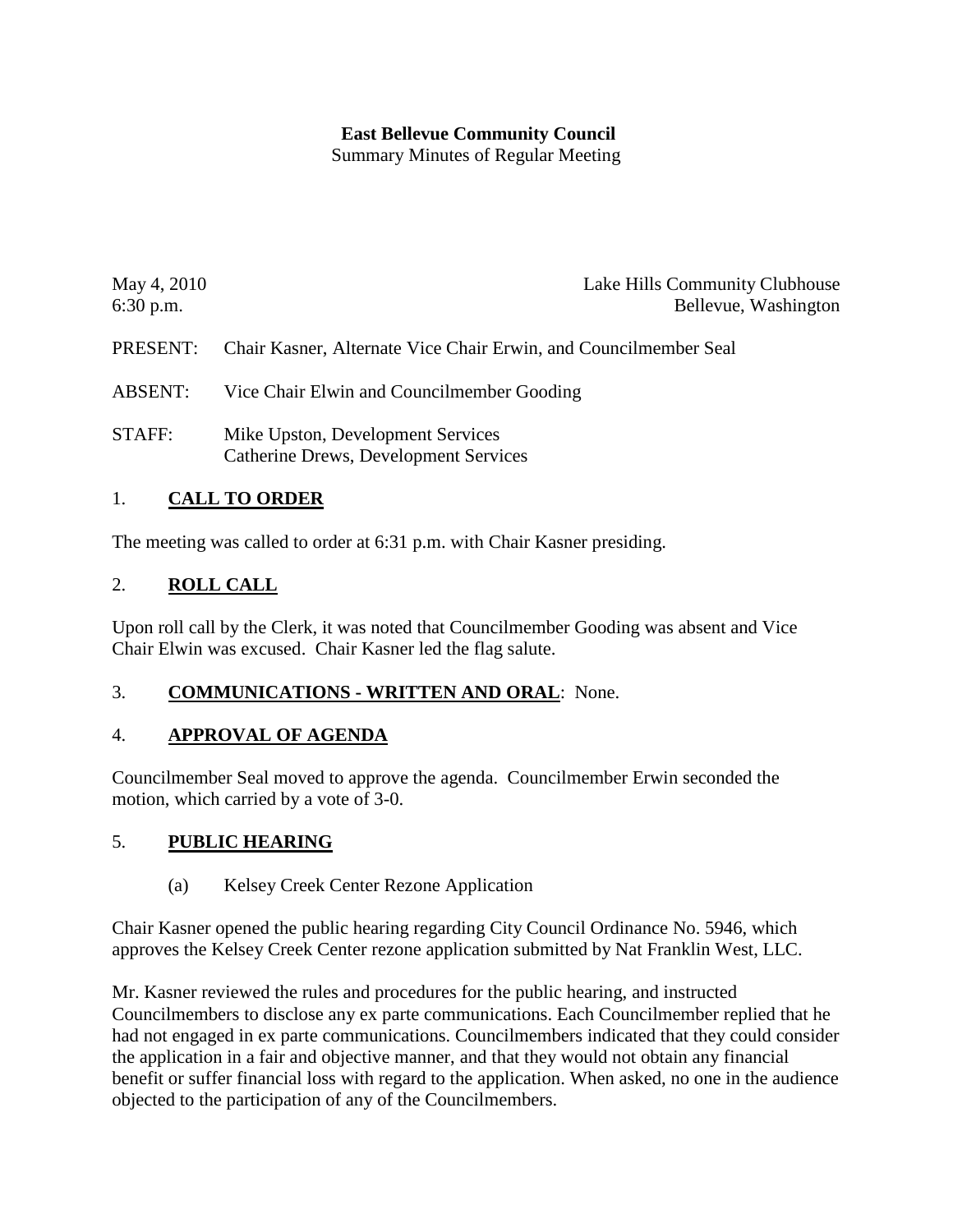Mike Upston, Senior Planner, presented the staff report, noting that the City Council approved Ordinance No. 5946 on May 3, 2010, which approved the rezone application of Nat Franklin West, LLC with regard to the Kelsey Creek Center. The site is currently regulated by two concomitant zoning agreements, and the proposal is to replace these with a new concomitant zoning agreement (CZA). The new agreement removes a condition regarding the daylighting of Kelsey Creek under the shopping center, and instead provides an off-site mitigation plan. It also modifies acceptable land uses which are considered most appropriate for the neighborhoods.

Mr. Upston said the rezone would enable the redevelopment of the site, which will provide benefits for the community. It results in a new culvert under the property to enable improved fish passage. Developers have indicated that the creek daylighting requirement created an obstacle to the optimal redevelopment of the site. The off-site mitigation plan involves habitat enhancement at Larsen Lake, which is an additional benefit for the community.

The Hearing Examiner recommends approval of the rezone application, subject to conditions outlined on pages 8 and 9 of the Hearing Examiner's report.

No one came forward to provide public testimony.

Councilmember Erwin questioned the breakdown of the mitigation fee of \$585,252.76. Mr. Upston said approximately \$15,000 is for permits; \$451,000 is construction; \$107,000 for maintenance; and \$12,000 for monitoring over a five-year period.

Responding to Chair Kasner, Mr. Upston said the Larsen Lake mitigation plan is intended to be equivalent to or better than the project that would have been required under the creek daylighting provision in the existing concomitant agreement. Mr. Upston confirmed that the developer/property owner will replace the culvert under the shopping center and provide the mitigation project at Larsen Lake, in lieu of daylighting the creek under the center.

In further response to Mr. Kasner, Mr. Upston clarified that there was an original concomitant agreement in 1987 between the City and the previous property owner, and a later agreement that made minor revisions with regard to allowed uses.

Responding to Mr. Kasner, Nat Franklin briefly reviewed the rezone proposal, and noted that a development application will be submitted later.

Mr. Upston clarified that Ordinance No. 5946 repeals and replaces the previous two concomitant agreements and their respective ordinances. Also, a project-level SEPA (State Environmental Policy Act) review will be completed upon receipt of a development proposal. The culvert replacement project can be done only within a restricted time period, which is roughly July and August.

Responding to Councilmember Seal, Mr. Upston explained that the concomitant zoning agreement and the mitigation plan are two separate documents. Section 3 of Ordinance No. 5946 refers to both documents and requires that they be submitted to the King County Division of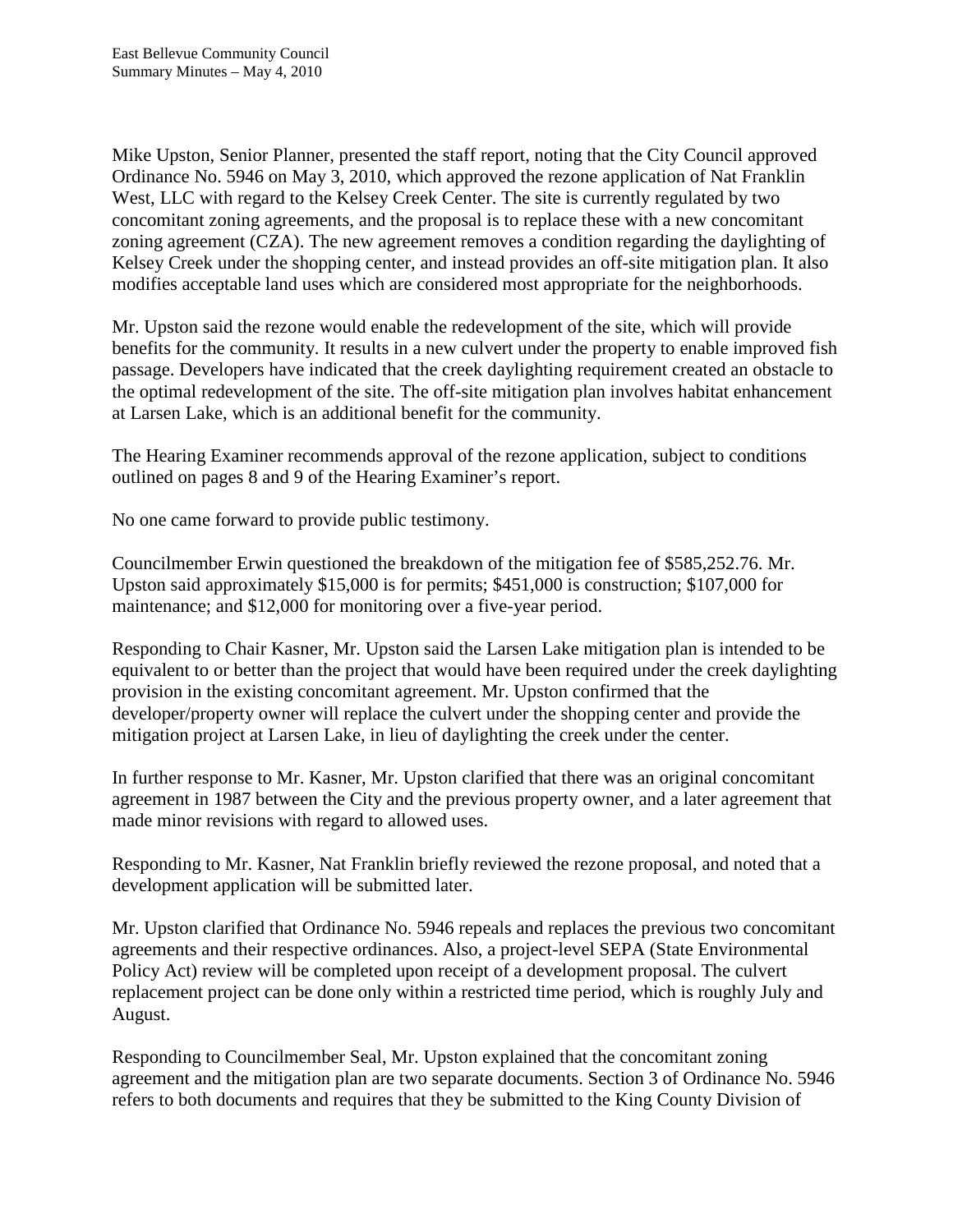Records and the Bellevue City Clerk for the official record. He explained that the next step for redevelopment of the property would be a project-level design review application. It would need to include all mitigation plan drawings along with the plans for the shopping center.

Patrick Mullaney, attorney for Costco Wholesale, said the \$585,252.76 mitigation fee is due within 60 days of the signing of the new concomitant zoning agreement (CZA).

Chair Kasner expressed frustration that such an agreement could not have been made years ago, which would have prevented the shopping center from sitting vacant for so long.

Carl Hadley, fisheries biologist, said he has met with the State on the site and discussed the replacement of the culvert. He noted that the new CZA must be approved before moving forward with SEPA review and obtaining the State's formal approval of the plan for the culvert.

Mr. Kasner noted his surprise that the public has not commented on the project. Mr. Upston said typically the City hears from the public only when they oppose a project. The City has received calls over the years from residents asking about the status of the property and indicating that they want redevelopment to occur.

Councilmembers concurred that in general, residents are eager to see the center redeveloped.

Staff responded to additional questions of clarification.

Chair Kasner reviewed the design criteria outlined on page 6 of the Hearing Examiner's report [Page 15 of the meeting packet].

Councilmember Seal moved to close the public hearing. Councilmember Erwin seconded the motion, which carried by a vote of 3-0.

# **COURTESY HEARINGS**

(a) Land Use Code Amendments to harmonize City's floodplain regulations with FEMA

Catherine Drews, Legal Planner, explained that on May 4, 2010, the East Bellevue Community Council will be asked to consider Land Use Code Amendments to harmonize the City's floodplain regulations with the Federal Emergency Management Agency's (FEMA) minimum requirements for floodplain management. A public hearing before the Planning Commission is scheduled for May 26. The City Council will discuss the amendments during its June 14 Study Session and is expected to take action on June 21.

Ms. Drews responded to brief questions of clarification. She and the Council reviewed Attachment B, a map of the approximate floodplain boundary within the Community Council's jurisdiction.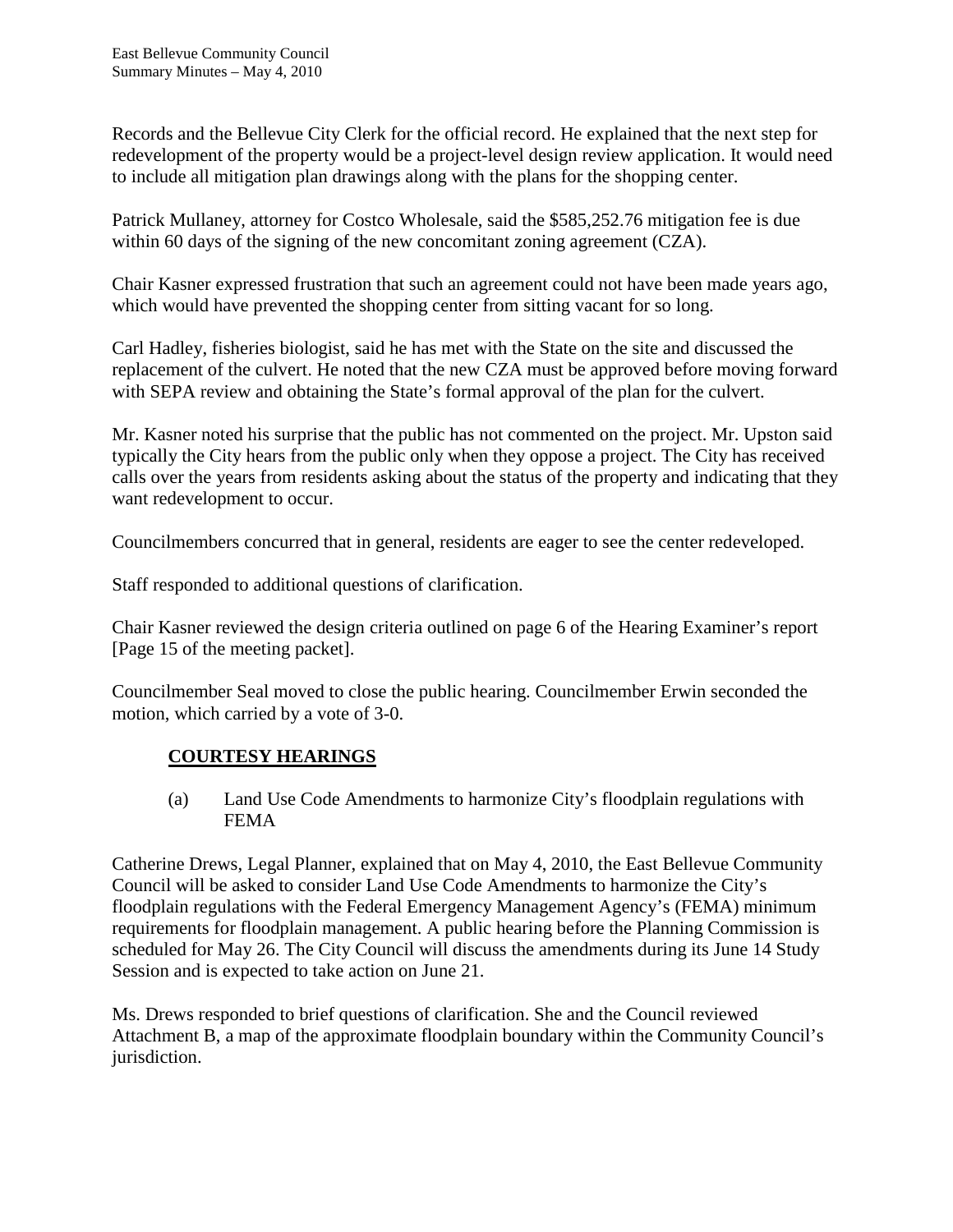Chair Kasner opened the courtesy hearing. Seeing no one wishing to comment, the courtesy hearing was closed.

(b) Land Use Code Amendments related to electric vehicle infrastructure

Chair Kasner opened the courtesy hearing regarding proposed Land Use Code Amendments related to electric vehicle infrastructure.

Ms. Drews briefly described the proposed amendments, which will allow electric vehicle infrastructure as a use in all land use zones except residential and critical areas, as required under the State legislature's Second Substitute House Bill 1481 (SSHB 1481). This legislation supports the Electric Vehicle (EV) Project co-sponsored by Nissan. Staff recommends that the City take action to comply with the State's July 1 deadline for adopting this land use type.

Ms. Drews responded to questions of clarification.

Responding to Mr. Kasner, Ms. Drews said charging stations will be an allowed use for any business or facility not in a residential zone or in an environmentally critical area. In further response, she said the City's Comprehensive Plan includes policies related to facilitating the use of electric vehicles and alternative fuels.

Seeing no one wishing to comment on the proposed LUCAs, Chair Kasner closed the courtesy hearing.

### 6. **RESOLUTIONS**

(a) Resolution No. 512/512A approving/disapproving City Council Ordinance No. 5946 approving the rezone application of Nat Franklin West, LLC (Kelsey Creek Center) to repeal the prior concomitant zoning agreements for Kelsey Creek Center and to replace them with a new concomitant zoning agreement.

Councilmember Seal moved to approve Resolution No. 512 approving City Council Ordinance No. 5946 regarding the approval of the rezone application of Nat Franklin West, LLC (Kelsey Creek Center). Councilmember Erwin seconded the motion, which carried by a vote of 3-0.

### 7. **REPORTS OF CITY COUNCIL, BOARDS, AND COMMISSIONS**: None.

- 8. **DEPARTMENT REPORTS**: None.
- 9. **COMMITTEE REPORTS**: None.
- 10. **UNFINISHED BUSINESS**: None.
- 11. **NEW BUSINESS**: None.
- 12. **CONTINUED COMMUNICATIONS**: None.